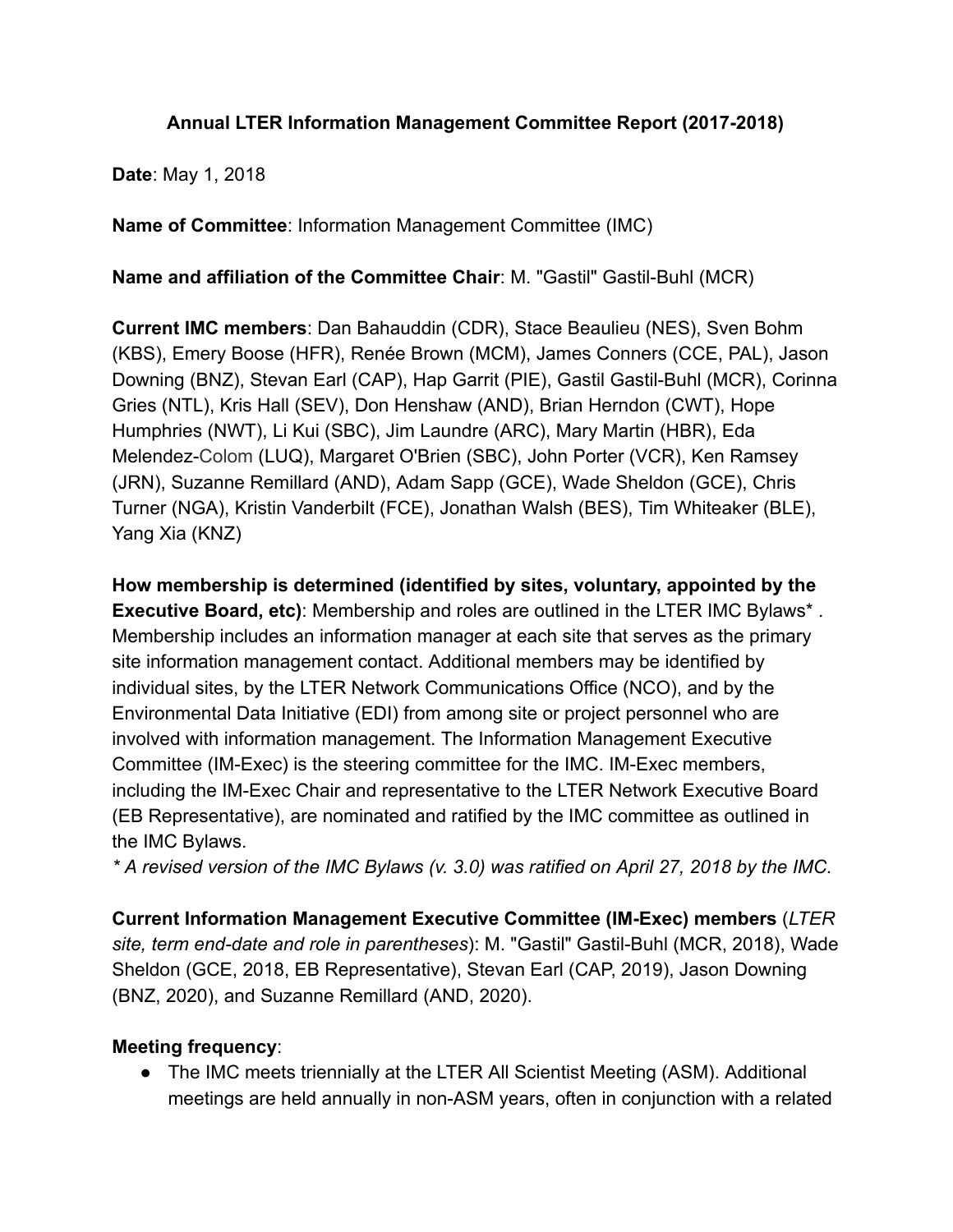meeting (e.g., Earth Science Information Partners), to which attendance is strongly encouraged.

● The IM-Exec meets monthly via VTC to plan events, follow-up on key Network topics, and coordinate cross-site activity.

## Major activities or accomplishments for the year :

- Monthly Virtual Water Cooler (VWC) sessions, via VTC, were conducted with informal discussion and follow-up on key Network topics. Meeting topics and notes are posted at http://im.lternet.edu/home/meetings/virtualupdates. Information Managers from all LTER sites are invited and encouraged to participate in these meetings, and they are typically well-attended.
- The 2017 Annual LTER Information Managers meeting was held at the Indiana University, Bloomington, hosted in conjunction with the Earth Science Information Partners (ESIP) Summer Meeting in July (see meeting report at http://im.lternet.edu/news/meetings/2017). Highlights and products of the meeting include:
	- LTER Information Managers, LTER Network Communications Office (NCO) representatives, Environmental Data Initiative (EDI) representatives, and other guests gathered to discuss issues related to LTER information management, the working relationships between the newly formed organizations (i.e., NCO, EDI) and information management in this new era.
	- Three new LTER sites are onboard, and the new Information Managers from these sites attended this meeting. Each presented their vision for information management at their respective sites, and received feedback on their proposals
	- NSF officer Dr. Peter McCartney participated remotely, providing updates from the NSF and answering questions from the Information Managers in attendance.
	- John Porter (VCR) led a session on Visioning for Information Management, during which common tools and issues of scalability for managing information across disciplines were discussed.
	- The IMC held a closed session business meeting in which voting on nominated officers occured.
	- Members of the IMC, some as representatives of EDI, co-organized six workshop sessions:
		- Create EML Using R and Share the Script via the Information Management Code Repository. Corinna Gries (EDI, NTL)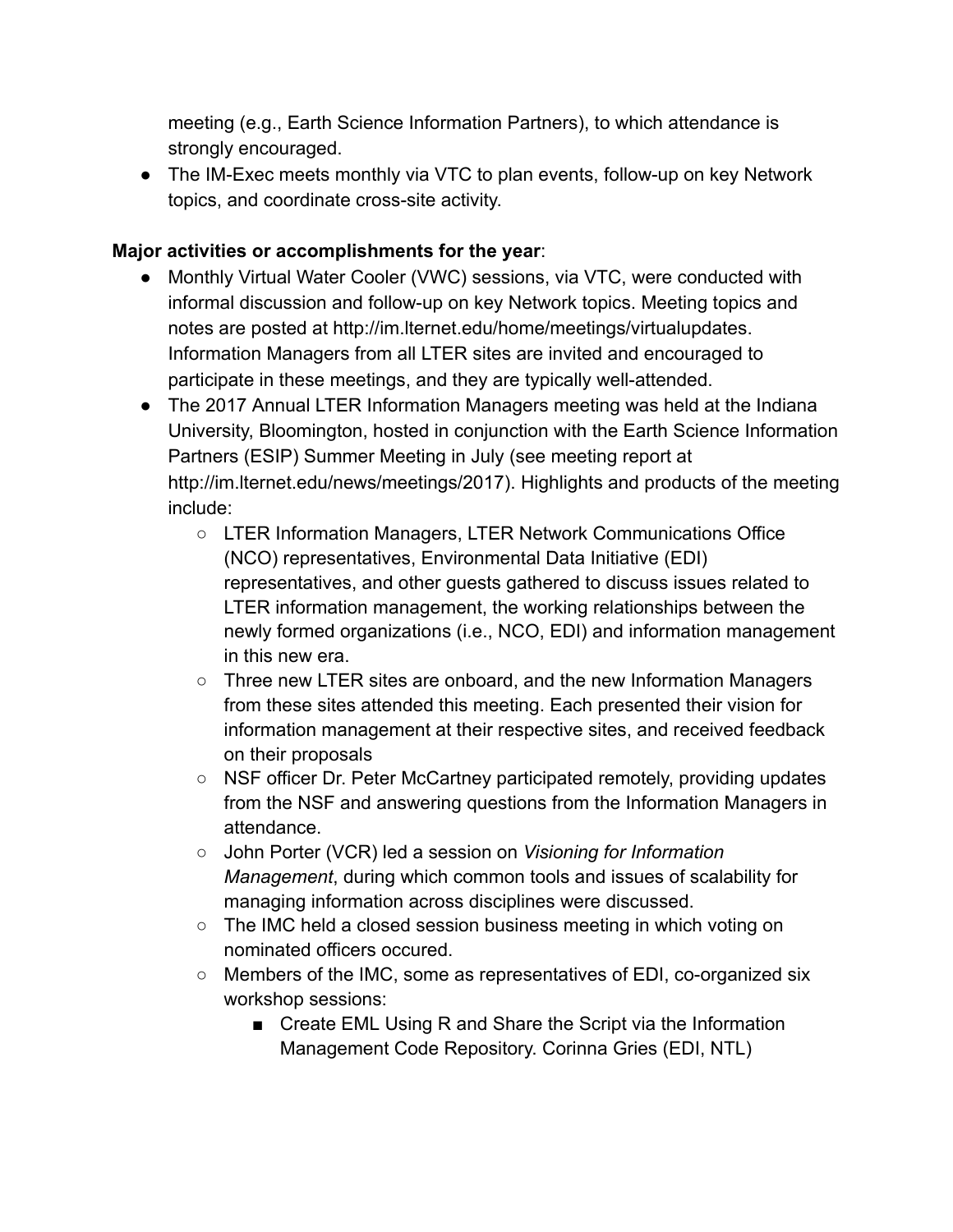- Use Application Programming Interfaces of Data Repositories to Create Local Data Catalogs. Duane Costa (EDI), Stevan Earl (CAP), Gastil Gastil-Buhl (MCR), John Porter (VCR)
- Tools and Strategies for End-to-End Sensor Data Management Speakers. Matthew Bartos, Mike Botts, Wade Sheldon (GCE)
- Annotating datasets with measurement classes from the Ecosystem Ontology (ESCO). Margaret O'Brien (EDI), Mark Schildhauer (NCO)
- Sustainable Data Management, Return on Investment. Margaret O'Brien (EDI)
- Developing an Information Management Code Repository. Colin Smith (EDI), Kristin Vanderbilt (EDI, FCE)
- IMC members presented posters at the 'Research as Art' poster session; Jonathan Walsh (BES) presented a poster of BES Arts and Science Integration Program; and Eda C. Meléndez-Colom (LUQ) presented two posters: Luquillo LTER - LCZO Collaboration in Data Collection, and Management and DEIMS: An IMS for Scientific Research.
- A spring 2018 DataBits issue was published. For this issue, the first in four years, Editor Eda C. Meléndez-Colom (LUQ), in cooperation with co-editors Donald Henshaw (AND) and Hope Humphries (NWT), compiled and edited articles from authors spanning six countries. The articles touched a wide array of topics, including cross-national information management, commentaries on the history of the IMC, a community welcome to the new LTER sites, and technical articles among many others.
- Accomplishments from working groups are described below.

# Subcommittees or working groups (WG):

- The Information Management System (IMS) Guidelines WG revised the Review Criteria for LTER Information Management V1.1. 2009 document. The document (Version 2.1. January 3, 2018), which defines best practices for LTER site information management, ratified by the IMC and approved by the EB.
- IMC Website Improvement & REDesign (WIRED) WG suspended activity during 2017 so as not to conflict with development of the new NCO LTER website. Upon the launch of the new NCO website, the WIRED group began discussions about revising and maintaining the LTER Information Management website (IMC website). In the meantime, the current IMC website, <http://im.lternet.edu/>, is still in use.
- After the Guidelines for Information Management System (IMS) were revised (see above), it became apparent that the Guidelines for LTER Web Site Design and Content (V1.1. 27 January 2009) required revision. The LTER Website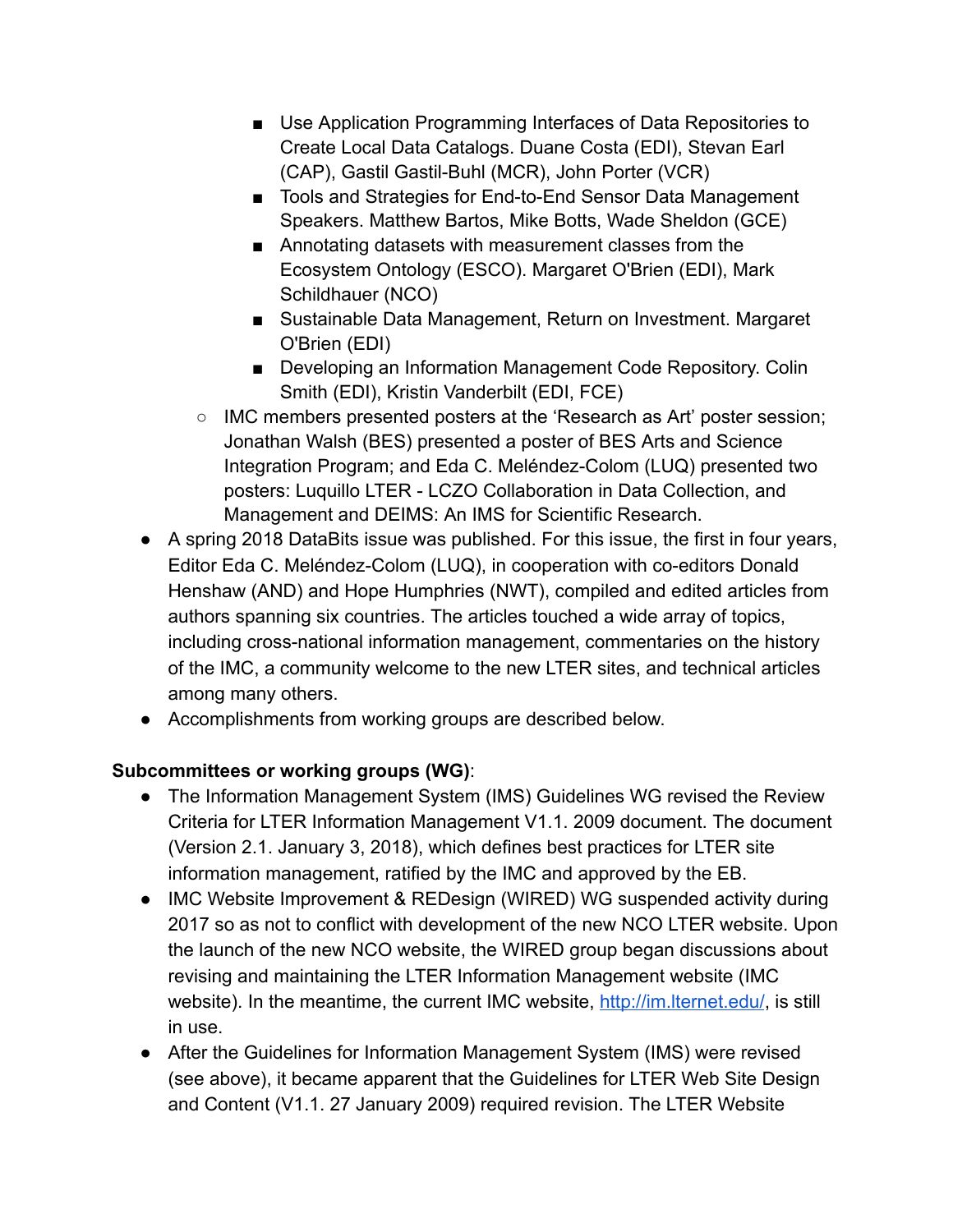Guidelines WG, which is composed of representatives from the information management, communication, education, and PI communities formed to update the guidelines. The proposed revisions have been distributed to the IMC for comment with feedback requested by May 1, 2018. The tentative schedule calls for providing the revised document to the LTER Executive Board for approval at the May 15, 2018 meeting.

- The Ecological Metadata Language (EML) Congruency Checker (ECC) WG have developed and implemented several new checks that will improve the quality and interpretability of LTER data housed in the Network data catalog. These checks operate on EML files uploaded to the EDI repository. The new checks will encourage better documentation of dates and times in published datasets and improved discoverability of funding sources.
- The Drupal Ecological Information Management System (DEIMS) WG consists of seven sites that employ the Drupal-based DEIMS tool as the foundation for their information management system. This group is discussing enhancements of the current version, and developments required to accommodate a recent major update (version 8) to Drupal.
- The Governance WG formed during the summer meeting to update the current IMC Terms of Reference (ToR). This documented needed updating to represent the new Network structure that includes collaboration with NCO and EDI. The new document, now called "IMC Bylaws", describe IMC governance, protocols and structure. Formal adoption was accepted by majority vote on April 27, 2018.
- The IM Training WG developed a document on skillset and training resources recommendations, particularly for onboarding new LTER Information Managers. The document was reviewed by the IMC on May 3, 2017 and is online on the IMC website (http://im.lternet.edu/projects/training).

# Planned activities for the coming year:

- The Annual IMC Meeting will be held on September 30, 2018 in advance of the LTER All-Scientist Meeting (October 1-4, 2018) at Asilomar Conference Grounds in Pacific Grove, CA.
- Details are forthcoming but members of the IMC are preparing to lead and co-lead workshops, and present posters at the LTER ASM. The IM-Exec and IMC will be working diligently through the summer to plan a fruitful annual IMC meeting, and to coordinate IMC participation throughout the ASM.
- Active WGs will meet and make progress on the activities listed below. It is likely that new WGs may form during the next year to address particular issues or events. The IMC maintains a roster of active WGs.